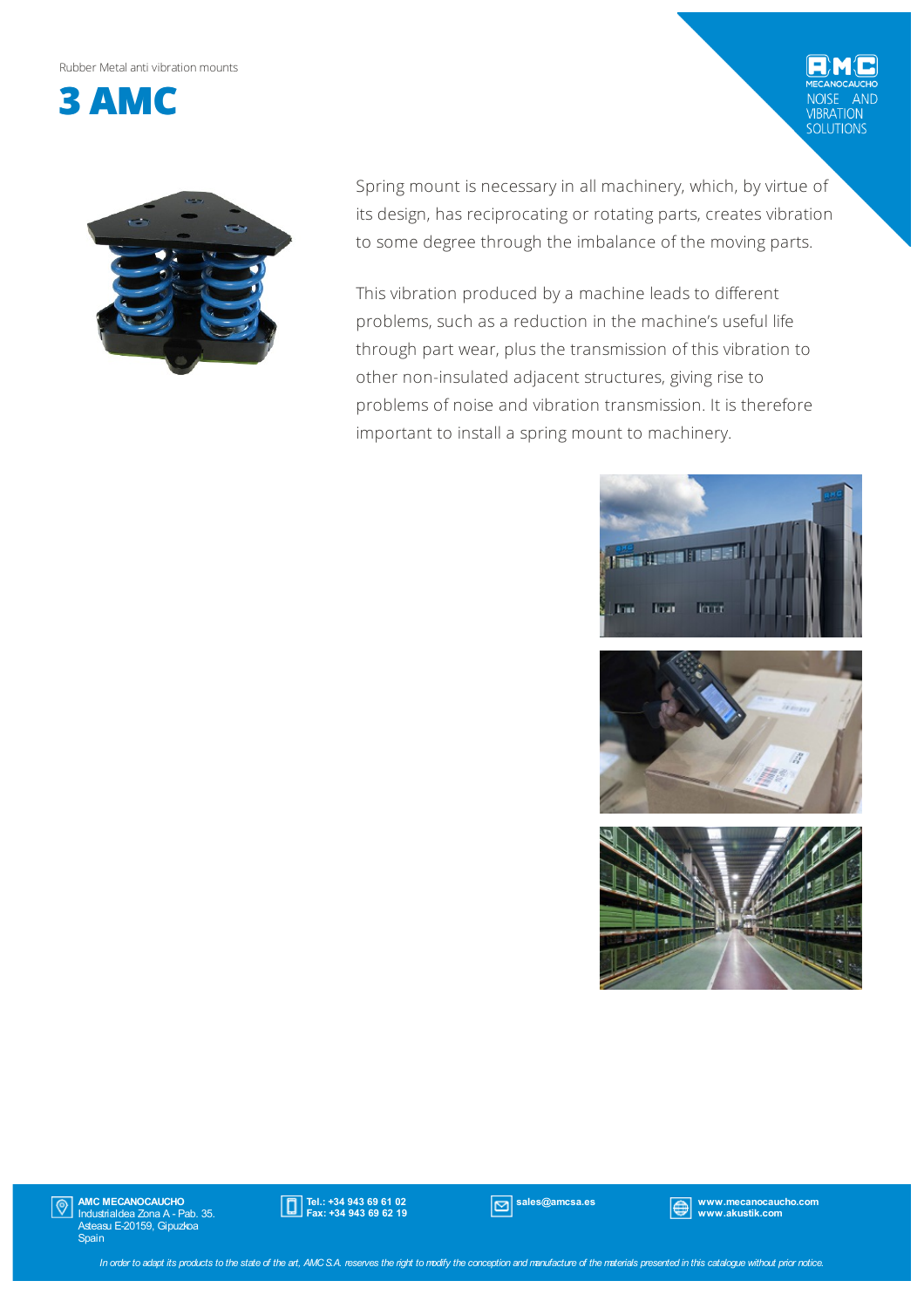

**3 AMC**





### DIMENSIONS

| Type                | <b>Spring color</b> | 74<br>(mm) | B<br>(mm) | (mm)     | D<br>(mm) | F<br>'mm' | (mm) | G<br>(mm) | н<br>(mm) | (mm)  | Max. Load<br>(kg) | <b>Weight</b><br>(kg) | Code  |
|---------------------|---------------------|------------|-----------|----------|-----------|-----------|------|-----------|-----------|-------|-------------------|-----------------------|-------|
| 3 AMC 450+Sylomer®  | <b>BLUE</b>         | 196.3      | 136       | M-16     | 12        | 180       | 176  | 207.7     | 110       | 201.4 | 450               | 4,6                   | 20571 |
| 3 AMC 600+Sylomer®  | WHITE               | 196.3      | 136       | M-16     | 12        | 180       | 176  | 207.7     | 110       | 201.4 | 600               | 4.714                 | 20572 |
| 3 AMC 750+Sylomer®  | <b>BLACK</b>        | 196.3      | 136       | M-16     | 12        | 180       | 176  | 207.7     | 110       | 201.4 | 750               | 4.978                 | 20573 |
| 3 AMC 1050+Sylomer® | CREAM               | 196.3      | 136       | M-16     | 12        | 180       | 176  | 207.7     | 110       | 201.4 | 1050              | 5.524                 | 20574 |
| 3 AMC 1500+Sylomer® | <b>LIGHT GREY</b>   | 246        | 136       | $M - 20$ | 14        | 220       | 219  | 255.7     | 136       | 251   | 1500              | 8.564                 | 20575 |
| 3 AMC 2250+Sylomer® | GREEN               | 246        | 136       | M-20     | 14        | 220       | 219  | 255.7     | 136       | 251   | 2250              | 9,964                 | 20576 |

AMC MECANOCAUCHO Industrialdea Zona A - Pab. 35. Asteasu E-20159, Gipuzkoa Spain

Tel.: +34 943 69 61 02 Fax: +34 943 69 62 19

sales@amcsa.es www.mecanocaucho.com www.akustik.com

In order to adapt its products to the state of the art, AMCS.A. reserves the right to modify the conception and manufacture of the materials presented in this catalogue without prior notice.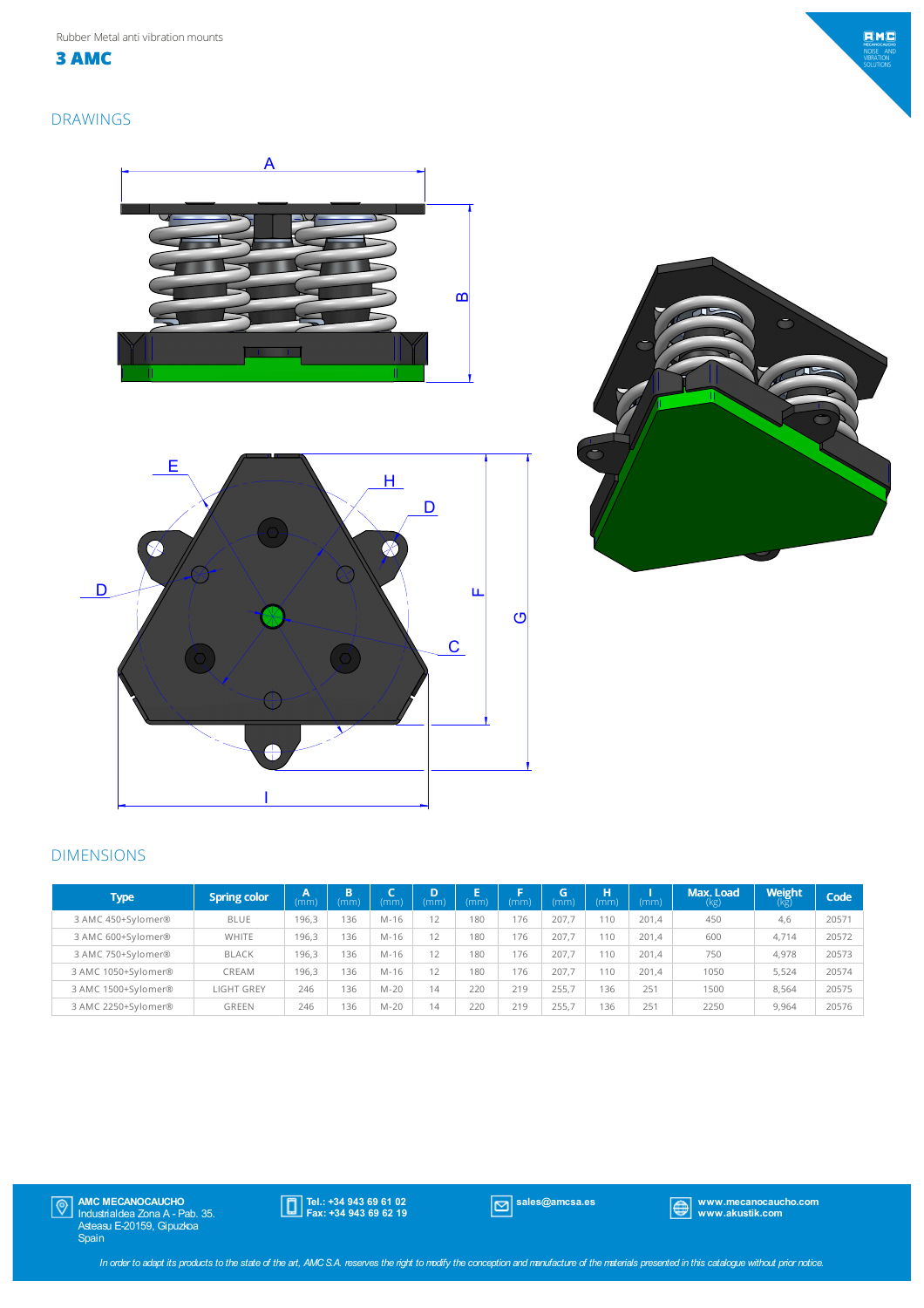**3 AMC**

# $EMC$ MECANOCAUCH<br>NOISE ANI<br>VIBRATION<br>SOLUTIONS

# DRAWINGS



## DIMENSIONS

| <b>Type</b> | <b>Spring color</b> | A<br>(mm) | Б<br>ь<br>(mm) | -<br>(mm) | (mm) | Е<br>(mm)                | Е<br>(mm)                | (п<br>(mm)               | н<br>(mm)                | (mm)                     | Max. Load<br>(kg) | Weight<br>(Kg) | Code  |
|-------------|---------------------|-----------|----------------|-----------|------|--------------------------|--------------------------|--------------------------|--------------------------|--------------------------|-------------------|----------------|-------|
| 3 AMC 450   | <b>BLUE</b>         | 196,3     | 124            | M-16      | 12   |                          | ٠                        | -                        |                          | $\overline{\phantom{a}}$ | 450               | 4,6            | 20501 |
| 3 AMC 600   | <b>WHITE</b>        | 196,3     | 124            | M-16      | 12   | $\overline{\phantom{a}}$ | $\overline{\phantom{a}}$ | $\overline{\phantom{a}}$ |                          | $\overline{\phantom{a}}$ | 600               | 4.714          | 20511 |
| 3 AMC 750   | <b>BLACK</b>        | 196,3     | 124            | M-16      | 12   | $\overline{\phantom{a}}$ |                          | $\overline{\phantom{a}}$ | $\overline{\phantom{a}}$ | $\overline{\phantom{a}}$ | 750               | 4.978          | 20521 |
| 3 AMC 1050  | CREAM               | 196,3     | 124            | M-16      | 12   |                          | ٠                        | $\overline{\phantom{a}}$ | $\overline{\phantom{a}}$ | $\overline{\phantom{a}}$ | 1050              | 5.524          | 20531 |
| 3 AMC 1500  | LIGHT GREY          | 242       | 124            | $M-20$    | 14   | $\overline{\phantom{a}}$ | $\overline{\phantom{a}}$ | -                        | $\overline{\phantom{a}}$ | $\overline{\phantom{a}}$ | 1500              | 8.564          | 20541 |
| 3 AMC 2250  | <b>GREEN</b>        | 242       | 124            | $M-20$    | 14   | $\overline{\phantom{a}}$ | ٠                        | -                        | $\overline{\phantom{a}}$ | $\overline{\phantom{a}}$ | 2250              | 9,964          | 20551 |